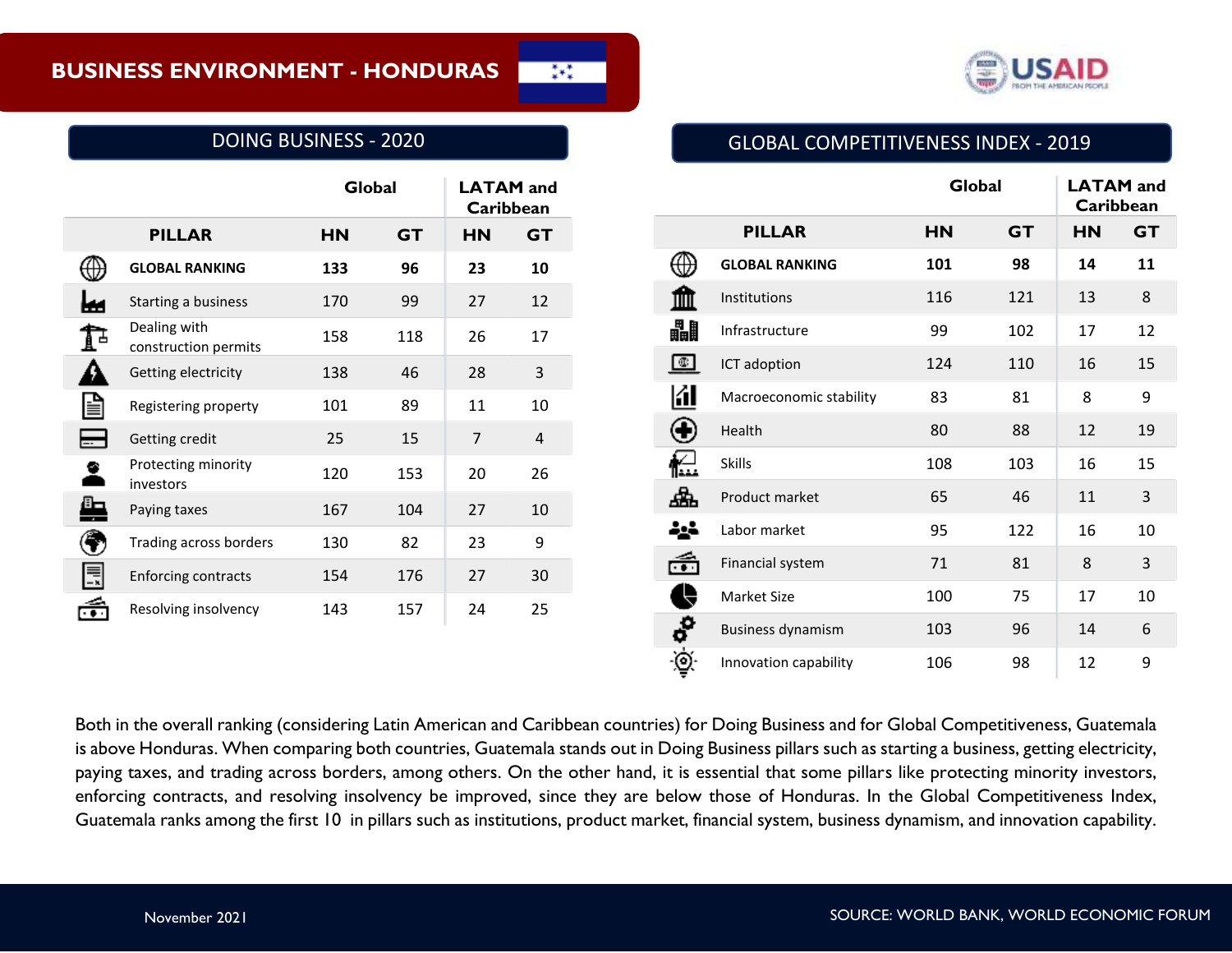# **BUSINESS ENVIRONMENT - HONDURAS**

 $\frac{1}{4}$ 



# INVESTMENT PROJECTS 2021

2 Investment Projects in Honduras From January 2021 to August 2021



During the January 2021 to August 2021 period, Honduras has only registered one investment Project



## INVESTMENT SIGNS 2021

**1** Signs of Investments with Honduras as Their Destination From January 2021 to October 2021



During the January 2021 to October 2021 period, no signs of investments by Honduras have been registered in fDi Markets.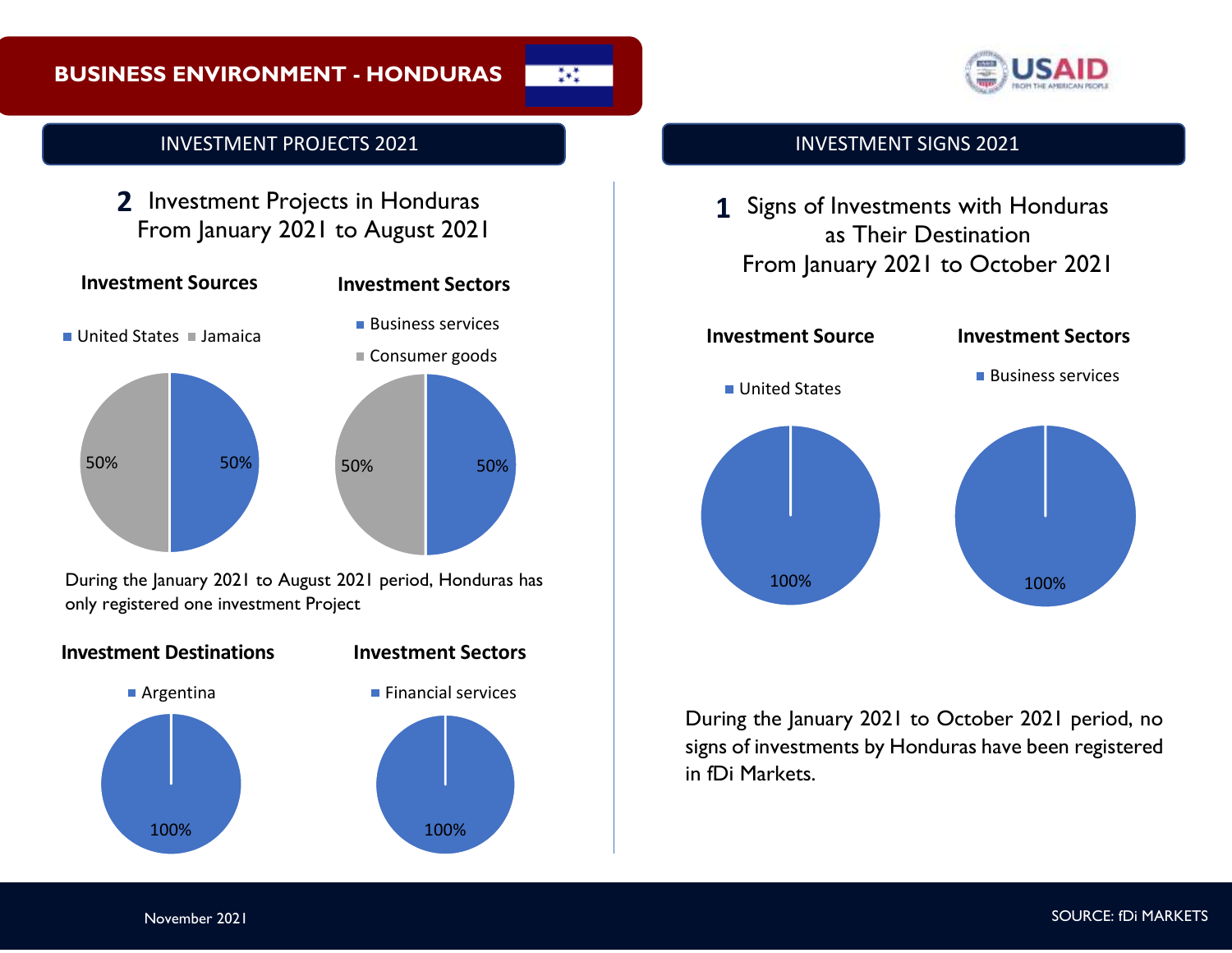

In 2021, Honduras was affected by both storms and the COVID-19 coronavirus pandemic. In the month of January, a drop of 6.3% was registered in economic activities according to the Monthly Index of Economic Activity. Most of the economic activities showed a negative result and the activities that were most impacted were agriculture; livestock, forestry, and fishing (-16.9%); manufacturing industries (-8.8%); transportation and storage (-26.4%); private construction (-17.0%), and hotels and restaurants (-31.5%).

However, from January to July 2021, economic activity in Honduras recorded a growth of 12.6% (there had been a drop of 10.3% in the same period in 2020). This reflects growth in five consecutive months, which is due to both companies and households adapting to the new normal. The economic activities that have registered the highest growth in this period are hotels and restaurants (59.4%), the manufacturing industry (28.0%), and private construction (22.0%).

## COMPETITIVENESS FACTORS

The Board of Directors of the Honduran Council of Private Enterprise performed a legal analysis of the Employment and Economic Development Zones. Based on this analysis, they state that these Zones have been denaturalized in every sense, to the point that they pose risks to investors. COHEP warned both national and foreign businesspersons that investments made in ZEDEs could be at substantial risk due to the lack of legal certainty.

## ECONOMIC ACTIVITY **ECONOMIC ACTIVITY ECONOMIC ACTIVITY**

On November 28th, general elections will be held in Honduras. Electoral preferences are focused mainly on four political parties:

• Libre

ž+ž

- Nacional
- Liberal
- Salvador de Honduras

These elections generate uncertainty for both national and foreign investors, since there is the possibility that the election process could generate internal conflicts –an assumption based mainly on the fact that several conflicts have arisen from the last electoral processes. If this were to happen, it would be detrimental to investment.

Several businesspersons have decided to postpone investments in Honduras in the short term. This is something normal in all electoral processes, since when there is a change in government, there could be changes in some of the normative aspects. The Executive Secretary of Honduras' National Investment Council stated:

"One of the greatest challenges is that we are amid a political campaign, so many investors are going to wait until November to know for sure which party is going to win and whether there will be a complete change of Government. That is one of the issues that places us at a slight disadvantage over our neighbors (countries)."